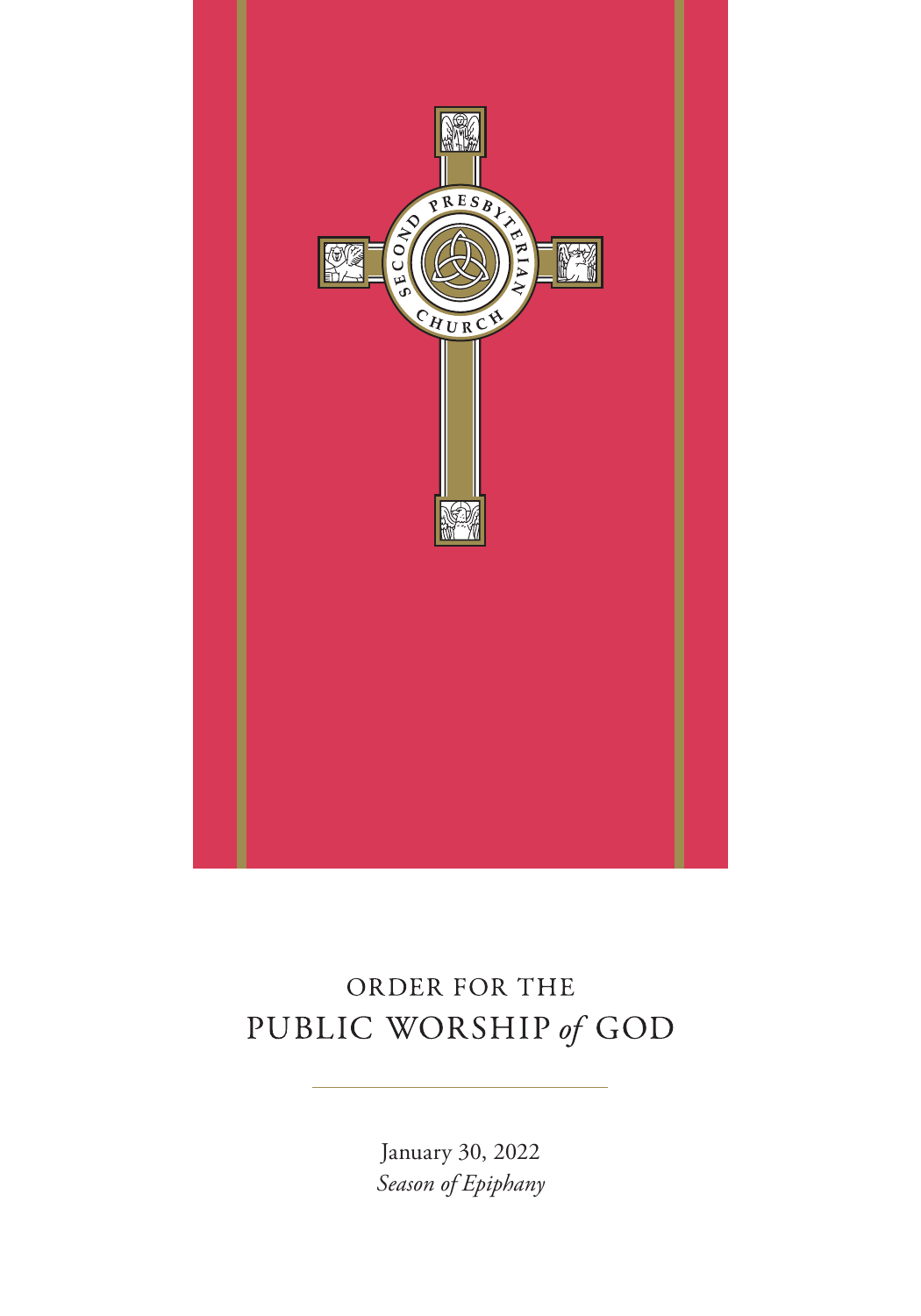# Morning Worship

## 8:15 & 11:00 a.m.

*The order of worship for the evening service begins on page 7.*

PRAISE THE LORD WHO CREATED YOU

PRELUDE: "Paean–A Song of Triumph" . . . . . . . . . . . . . . . . . . . . . . . . . . . . . . . . . . . . . . Wilson Oliphant "There Is a Balm in Gilead" . . . . . . . . . African American Spiritual; arr. Charles Callahan *Samuel Metzger, organ*

CALL TO WORSHIP . . . . . . . . . . . . . . . . . . . . . . . . . . . . . . . . . . . . . . . . . . . . . . . . . . . . . . . . . . . . Dan Burns GOD OUR FATHER

WHYMN OF PRAISE: No. 68 "All Creatures of Our God and King" . . . . . . . . . . . LASST UNS ERFREUEN

YMN OF PRAISE: No. 68 "All Creatures of Our God and King" . . . . . . . . . . . LASST UNS ERFREU<br>Words: Francis of Assisi; tr. William H. Draper / Music: Geistliche Kirchengesäng; arr. Samuel Metzger / Psalm 145:10

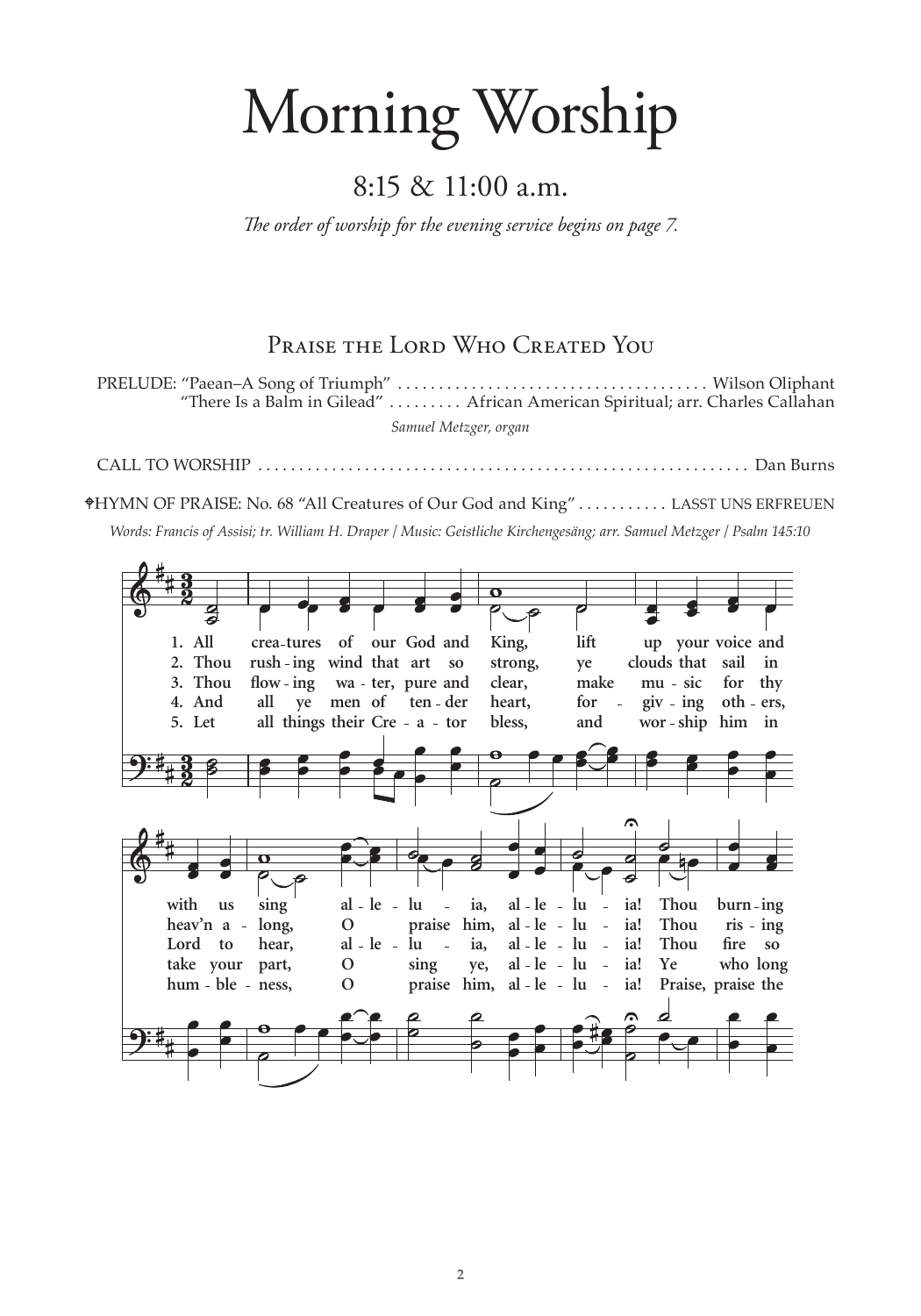

#### **\*INVOCATION**

WPSALTER LESSON: Psalm 8 . . . . . . . . . . . . . . . . . . . . . . . . . . . . . . . . . . . . . . . . . . . . . . . Grace Knight (8:15)

```
Sarah Bacon (11:00)
```
O LORD, our Lord, how majestic is your name in all the earth! You have set your glory above the heavens.

#### *<u><b>Out of the mouth of babies and infants,*</u> **you have established strength because of your foes, 2. For the beau ty of each hour of the day and of the night, for for for h h h e heart <b>n e** *e e e c c f e e e e e e e e e e e e e e e e e e e e e e e* **4. For the joy of hu man love, broth er, sis ter, par ent, child,**

When I look at your heavens, the work of your fingers, the moon and the stars, which you have set in place, **f** look at your heavens, the work of your fingers,

#### **what is man that you are mindful of him, and the son of man that you care for him?**

Yet you have made him a little lower than the heavenly beings and crowned him with glory and honor.

#### **You have given him dominion over the works of your hands; you have put all things under his feet,**

all sheep and oxen, and also the beasts of the field, **for the love which from our birth o ver and a round us lies, for the** heavens, and the fish of the sea, whatever passes along the paths of the seas. **friends on earth and friends a bove, for all gen tle thoughts and mild, h h f and** *and* **<b>a a d** *and stars* **<b>of** *c d stars* **<b>of** *s d stars* **<b>of** *stars* **<b>o** *stars* **<b>***d stars* **<b>***d stars* **<b>***d stars* **<b>***d stars* **<b>***d stars**d stars* 

O LORD, our Lord, how majestic is your name in all the earth!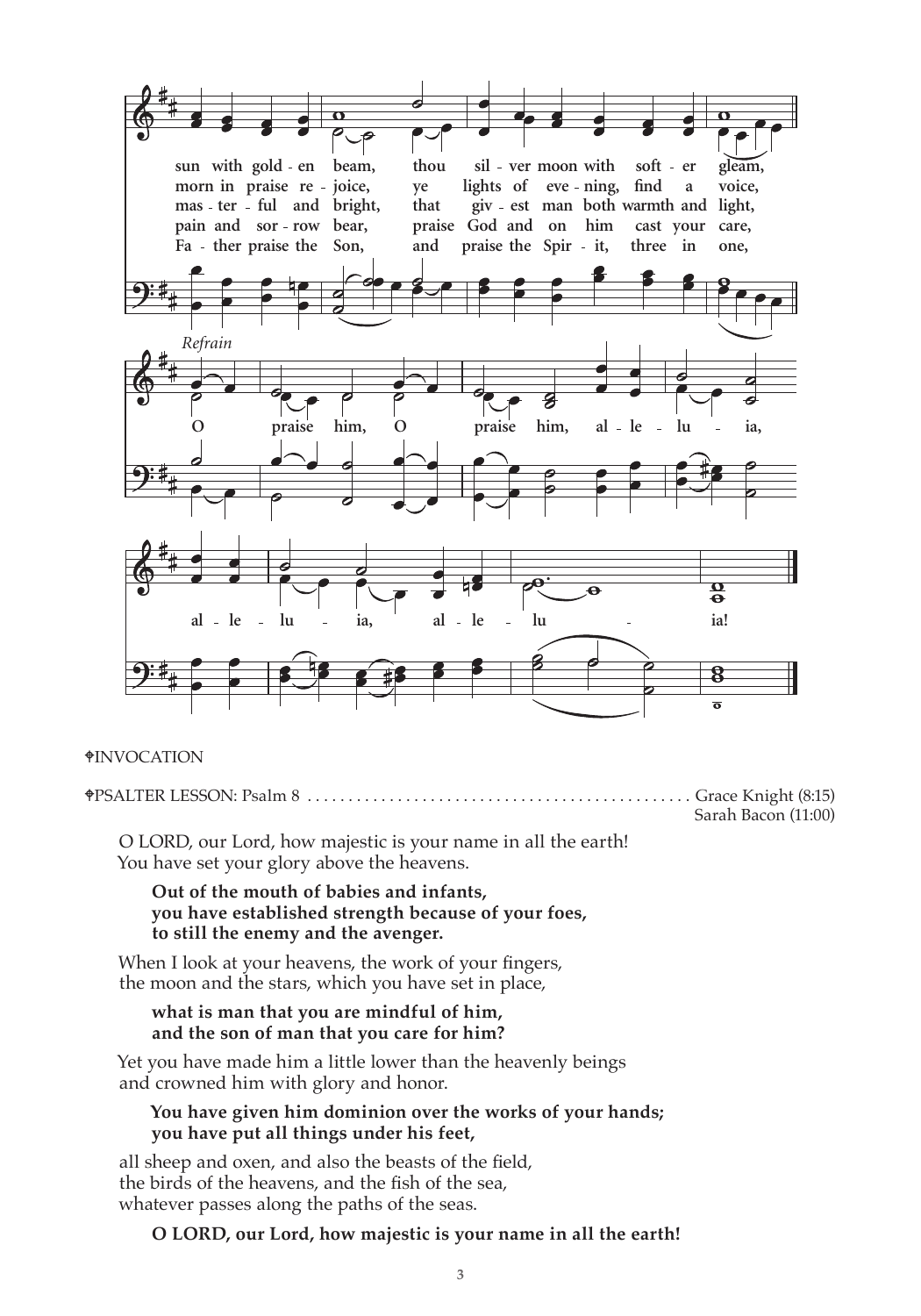#### WCONGREGATIONAL RESPONSE: No. 607 "Psalm 8" . . . . . . . . . . . . . . . . . . . . . . . . . . . . . . . . . . TIDINGS

*Words: Robert Liddon / Music: James Walch / Psalm 8*

**O Lord, our Lord, how excellent Your name is, Creator, King of heaven and of earth! Sun, moon, and stars in their celestial splendor Show forth Your glory in the heav'ns above. Infants and children Your strength proclaim; Foe and avenger fall silent at Your name.**

## Praise the Lord Who Redeems You

#### CORPORATE PRAYER OF CONFESSION

**Almighty Father, You have raised Jesus from death to life and crowned Him Lord of all. We confess that we have not bowed before Him or acknowledged His rule in our lives. We have gone along with the ways of the world and the desires of our hearts and have failed to give Him glory. Forgive us, we pray, most merciful Father; and free us from our sin, guilt, and shame. Renew us in the grace and strength of Your Holy Spirit, for the sake of Jesus, our Redeemer and Friend.**

#### INDIVIDUAL PRAYERS OF CONFESSION

ASSURANCE OF DIVINE PARDON . . . . . . . . . . . . . . . . . . . . . . . . . . . . . . . . . . . . . . . . . Matthew 11:28-30

*Come to me, all who labor and are heavy laden, and I will give you rest. Take my yoke upon you, and learn from me, for I am gentle and lowly in heart, and you will find rest for your souls. For my yoke is easy, and my burden is light.*

#### WORSHIP OF GOD WITH THE GIFTS OF GOD

*Give On Campus: Offering boxes are available at the Sanctuary exits. Give Online: 2pc.org/give Give by Text: Text SECOND followed by the gift amount to (901) 410-9500 to give to the General Fund. Text WORLD followed by the gift amount to the same number to give to World Missions. Give by Mail: Second Presbyterian Church, 4055 Poplar Avenue, Memphis, TN 38111*

OFFERTORY ANTHEM: "Hallelujah, You're Worthy to be Praised!"..............Judith McAllister

*Words and Music: Judith McAllister / Psalm 18:3*

Hallelujah, You're worthy to be praised! I lift my hands, I praise You, Lord! I bow my head, I honor You, Lord! Hallelujah, You're worthy! Hallelujah, we praise Your name!

Hallelujah, so worthy! Hallelujah, Lord we lift You up!

*Tamika Walker, soloist The Chancel Choir Calvin Ellis, director*

PRAYER OF THANKSGIVING

GREETINGS AND ANNOUNCEMENTS

VIDEO: A WORD TO THE CHILDREN . . . . . . . . . . . . . . . . . . . . . . . . . . . . . . . . . . . . . . . . Carol Overcast *Membership Coordinator*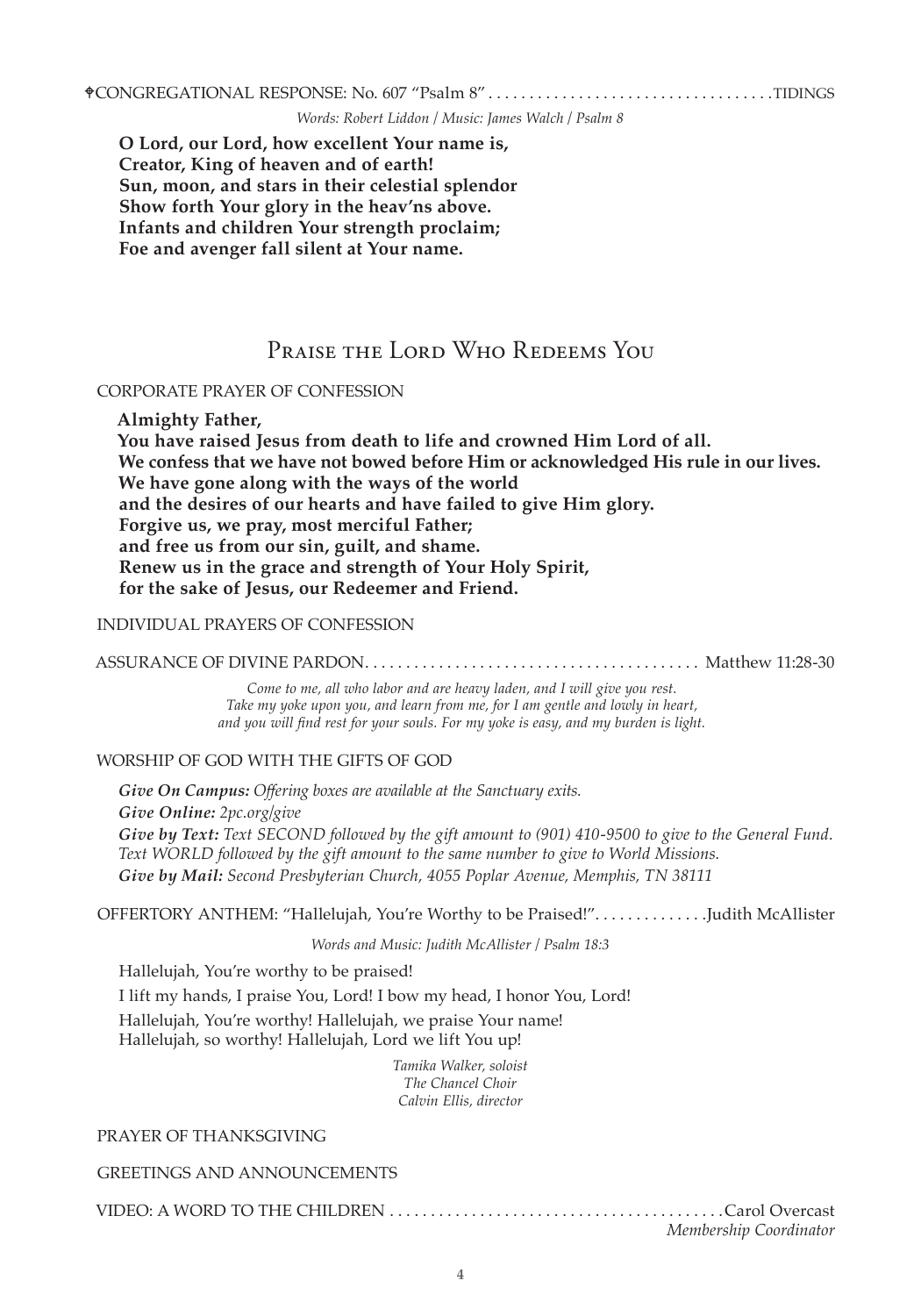## PRAISE THE LORD WHO LEADS YOU

#### WPRAYERS OF INTERCESSION AND THE LORD'S PRAYER

Our Father, who art in heaven, hallowed be Thy name. **Thy Kingdom come, Thy will be done, on earth as it is in heaven.** First Kingdom come, First with be done, on earth as it is in heaven.<br>Give us this day our daily bread. And forgive us our debts, as we forgive our debtors. And lead us not into temptation, but deliver us from evil:<br>For Thine is the Kingdom, and the power, and the glory, For Thine is the Kingdom, and the power, and the glory, forever. Amen.<br>DOI OF PRENEURAL ASSAULTS (FOR THE UP )

WHYMN OF PREPARATION: No. 571 "Blessed Assurance" . . . . . . . . . . . . . . . . . . . . . . . . . . ASSURANCE 571 Blessed Assurance

Words: Fanny J. Crosby / Music: Phoebe Palmer Knapp / Psalm 146:2

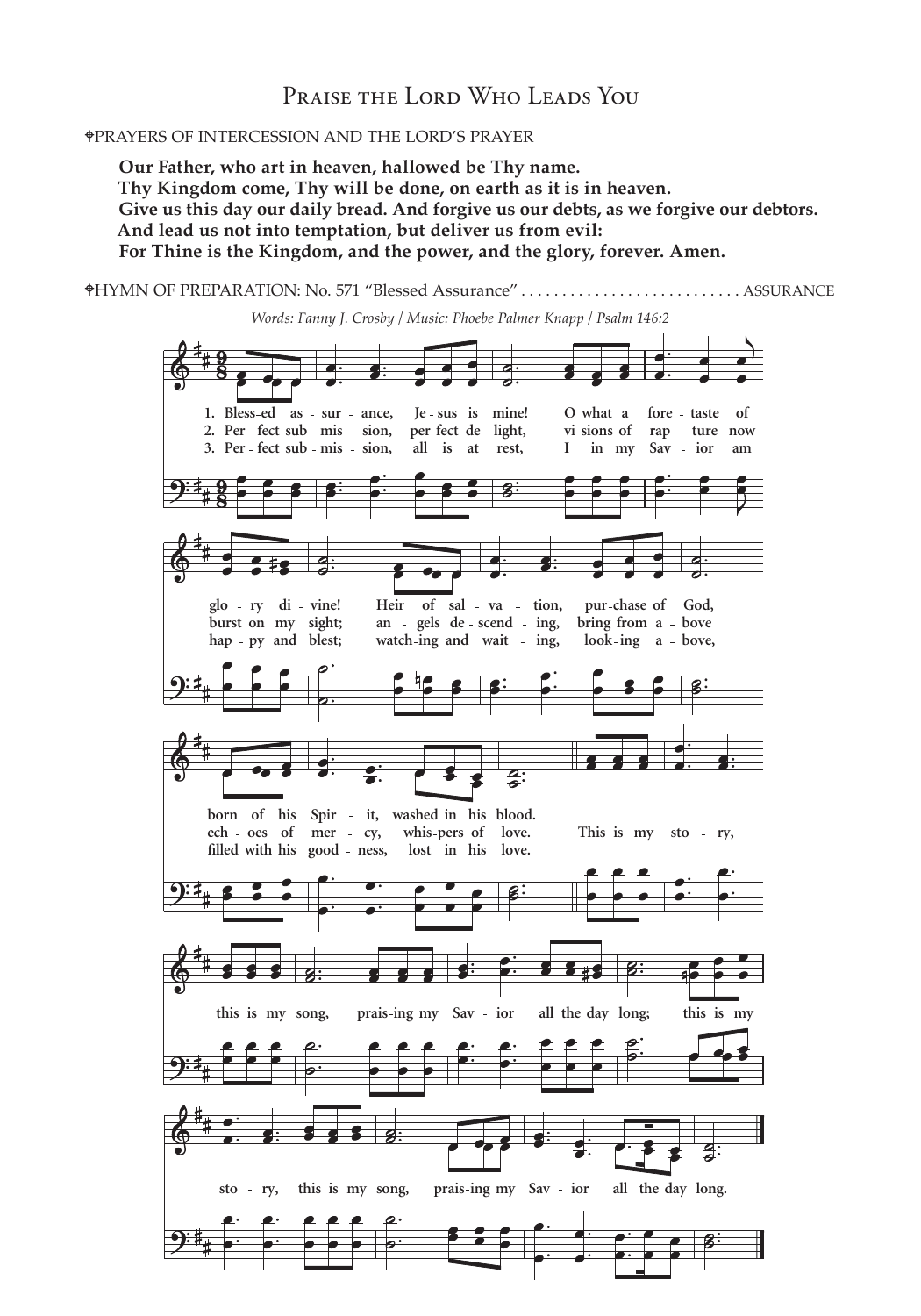|                                                                                                   | (pages 1, 955 in pew Bible) |
|---------------------------------------------------------------------------------------------------|-----------------------------|
| The grass withers, the flower fades,<br>but the Word of our God will stand forever. (Isaiah 40:8) |                             |
|                                                                                                   |                             |
| PRAYER OF COMMITMENT                                                                              |                             |
| <b><i>†BENEDICTION</i></b>                                                                        |                             |
| <b>*GOSPEL AMEN</b>                                                                               |                             |
| POSTLUDE: Toccata on "Jesus! What a Friend for Sinners!"Christopher Pardini                       |                             |
| †Indicates congregation standing                                                                  | CCLI License #252778        |

## **Gospel Priorities Preaching Series**

Throughout the 2022 Gospel Priorities series, our guest preachers have taught on the Christian worldview as well as relevant cultural issues the Church ought to consider through the lens of Scripture. To close the series today, our very own pastor Todd Erickson will be addressing God's good design for human sexuality as well as God's gracious provision for our sexual brokenness.

#### **Resources**

For those who would like to make progress in learning more about this topic, our staff has put together a list of recommended books, podcasts, and panel discussions on our website (2pc.org)—click "Gender & Sexuality" under the "Resources" tab. All books listed are available in the Bookmark Bookstore and in the church library.

#### **Women's Equipping Forum: February 3**

This Thursday, all women are invited to a forum that will aim to strengthen women at Second in their discipling and evangelistic relationships regarding various sexual issues women face. We will hear from a group of panelists on issues such as abuse, same-sex attraction, sexual complications and challenges in marriage, and more. Visit 2pc.org/women to learn more and register to attend.

#### **Speak with Ministry Staff**

We recognize that the topics covered during today's sermons are deeply personal for many. If you are struggling in the areas of gender and sexuality and would like to speak with someone on our ministry staff, please email us at shepherding@2pc.org.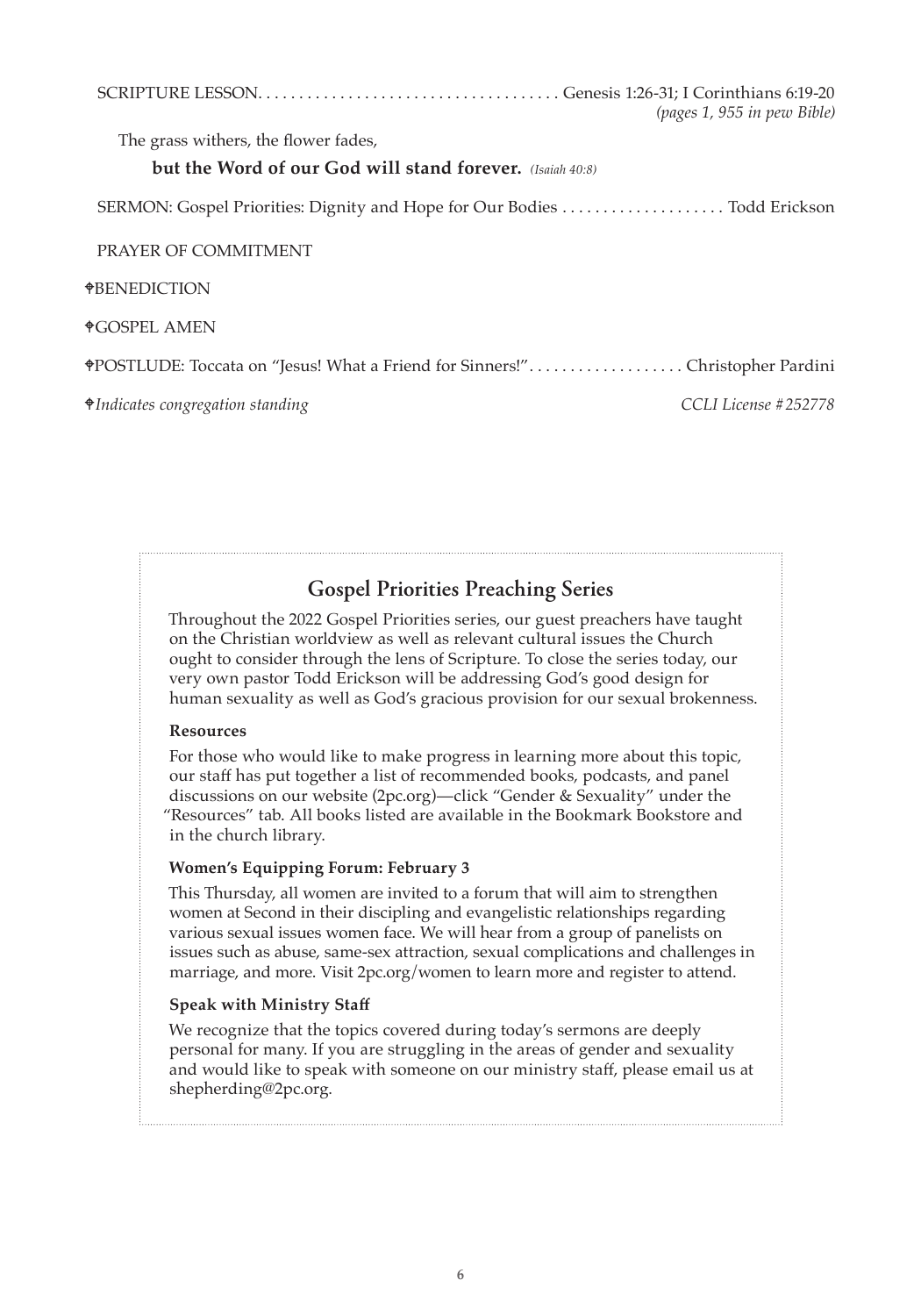## Sunday Night Worship 6:00 p.m.

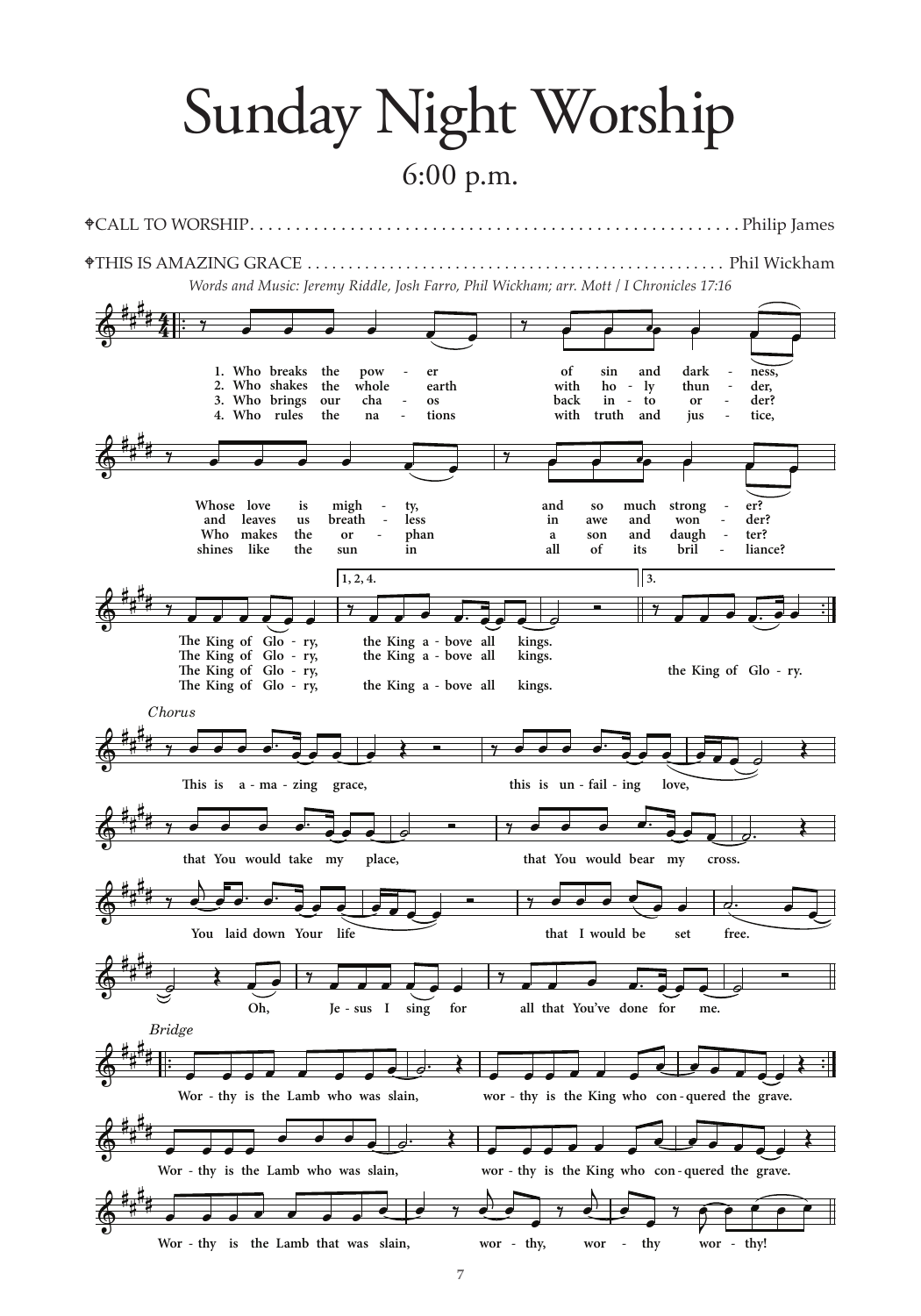#### WINVOCATION

#### RECEPTION OF NEW MEMBERS

William Clinkscales, Hong Lin

#### MEMBERSHIP VOWS

Do you acknowledge yourselves to be sinners in the sight of God and without hope for your salvation except in His sovereign mercy?

Do you believe in the Lord Jesus Christ as the Son of God and Savior of sinners, and do you receive and depend upon Him alone for your salvation as He is offered in the Gospel?

Do you now promise and resolve, in humble reliance upon the grace of the Holy Spirit, that you will endeavor to live as becomes the followers of Christ?

Do you promise to serve Christ in His church by supporting and participating with this congregation in its service of God and its ministry to others to the best of your ability?

Do you submit yourselves to the government and discipline of the Evangelical Presbyterian Church and to the spiritual oversight of this church session, and do you promise to promote the unity, purity, and peace of the church?

#### WORSHIP OF GOD WITH THE GIFTS OF GOD

*Give On Campus: Offering boxes are available at the Sanctuary exits. Give Online: 2pc.org/give Give by Text: Text SECOND followed by the gift amount to (901) 410-9500 to give to the General Fund. Text WORLD followed by the gift amount to the same number to give to World Missions. Give by Mail: Second Presbyterian Church, 4055 Poplar Avenue, Memphis, TN 38111*

WHIS MERCY IS MORE . . . . . . . . . . . . . . . . . . . . . . . . . . . . . . . . . . . . . . . . . . . . . . . . . . . . . Shane and Shane *Words and Music: Matt Boswell and Matt Papa; arr. Dustin Loehrs / Psalm 136*

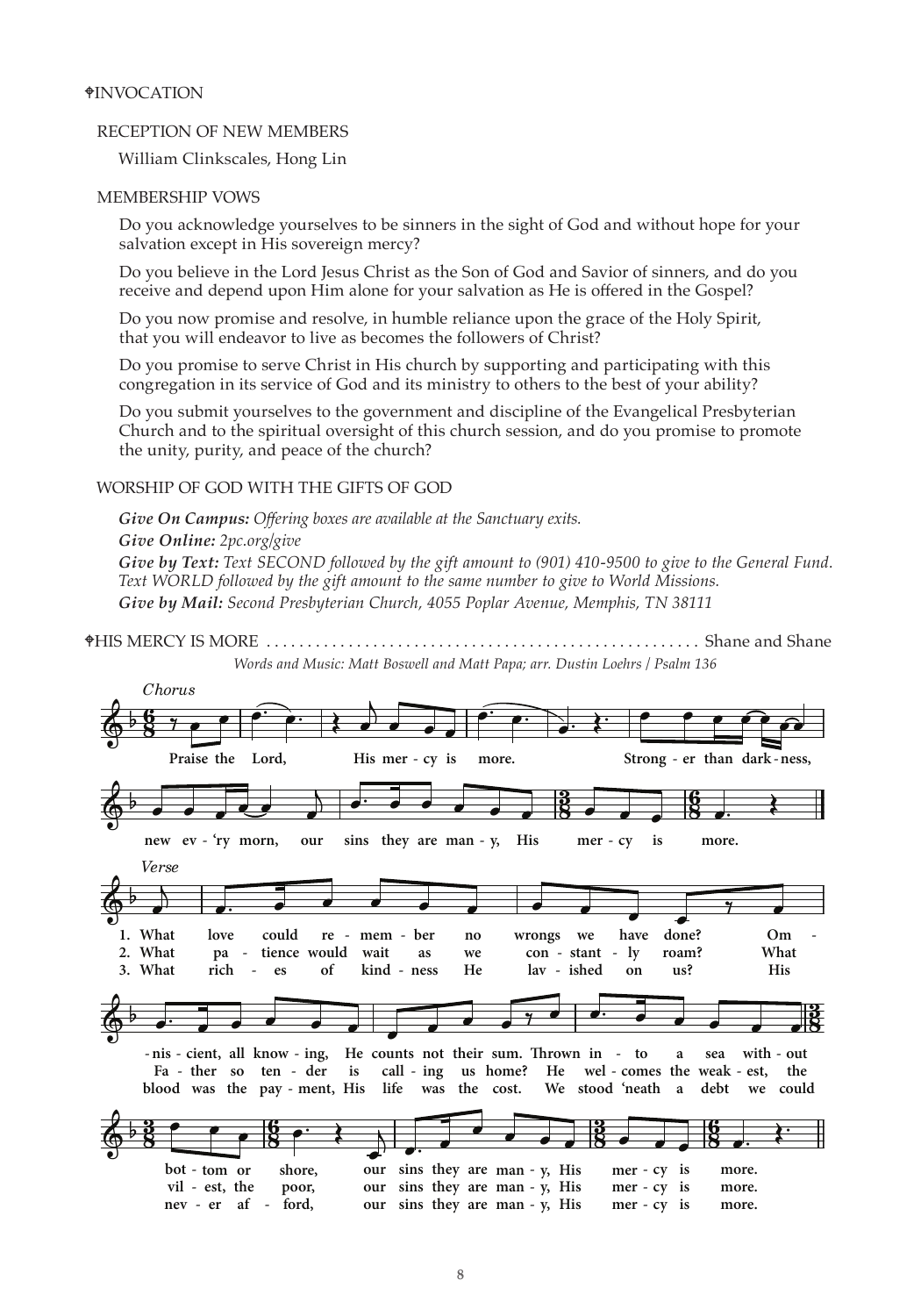#### *\*PRAYER OF THANKSGIVING*

## **\*GREETINGS AND ANNOUNCEMENTS** SCRIPTURE LESSON............................................................ John 4:1-30 *(page 888 in pew Bible)* The grass withers, the flower fades, **but the Word of our God will stand forever.** *(Isaiah 40:8)* SERMON: Gospel Priorities: Healing Our Shame . . . . . . . . . . . . . . . . . . . . . . . . . . . . . . . . Todd Erickson

PRAYER OF COMMITMENT

## The Liturgy of the Table

INVITATION TO THE TABLE PRAYERS OF CONFESSION ASSURANCE OF DIVINE PARDON WORDS OF INSTITUTION PRAYER OF CONSECRATION SHARING THE BREAD AND THE CUP THANK YOU, JESUS, FOR THE BLOOD . . . . . . . . . . . . . . . . . . . . . . . . . . . . . . . . . . . . . . . . Charity Gayle *Words and Music: Charity Gayle, Ryan Kennedy, Steven Musso, David Gentiles, Bryan McCleery; arr. Dan Galbraith* **I was a wretch; I remember who I was. I was lost; I was blind; I was running out of time. Sin separated, the breach was far too wide, But from the far side of the chasm, You held me in Your sight. So You made a way across the great divide, Left behind heaven's throne to build it here inside. And there at the cross, You paid the debt I owed, Broke my chains, freed my soul — for the first I had hope.** *Thank You, Jesus, for the blood applied. Thank You, Jesus, it has washed me white. Thank You, Jesus, You have saved my life, Brought me from the darkness into glorious light.* **You took my place, laid inside my tomb of sin. You were buried for three days, and then You walked right out again. And now death has no sting, and life has no end, For I have been transformed by the blood of the Lamb! There is nothing stronger than the wonder working power of the blood, The blood that calls us sons and daughters; We are ransomed by our Father through the blood, the blood. Glory to His name! Glory to His name! There to my heart was the blood applied — glory to His name!**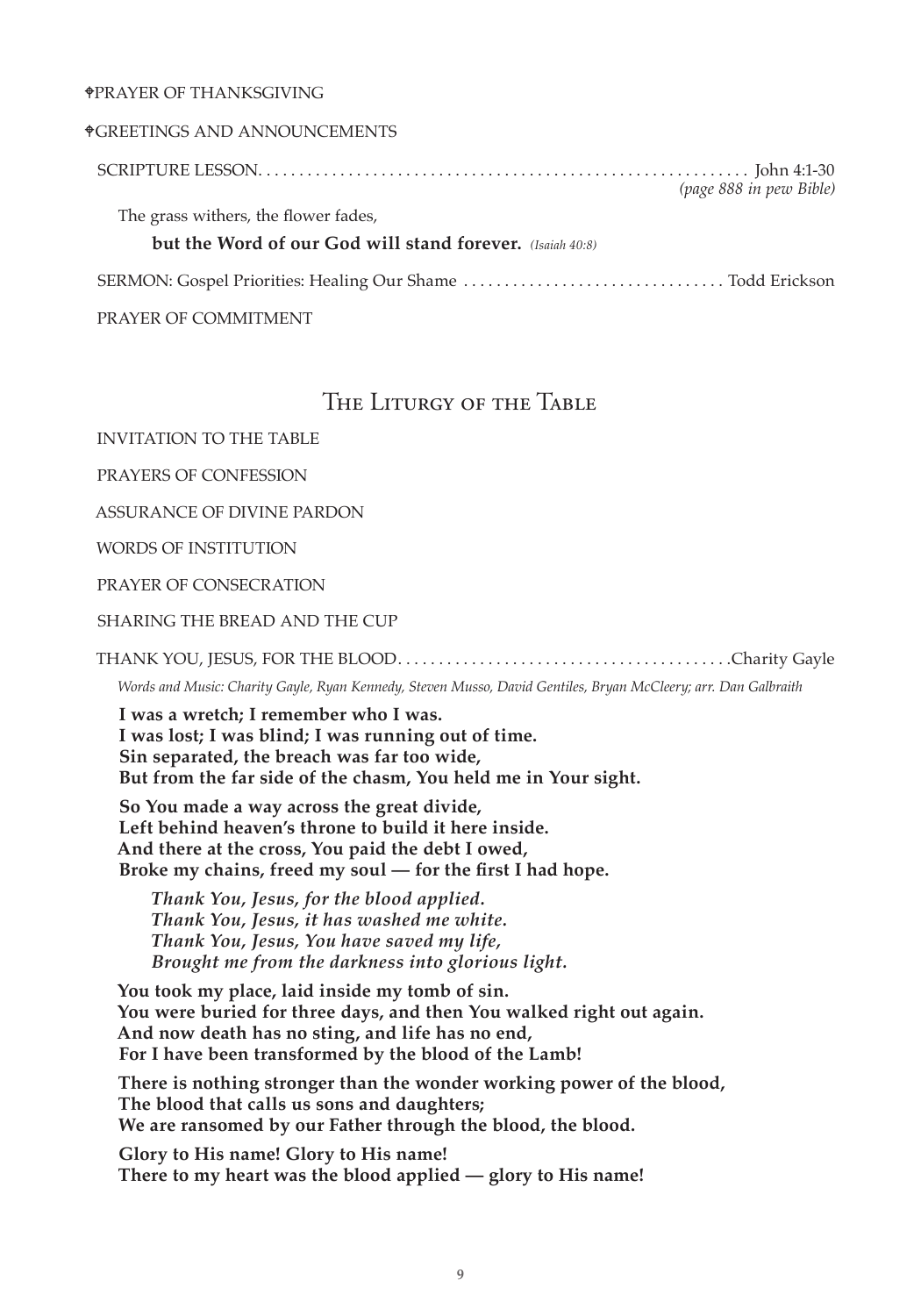*Words: Joseph Scriven / Music: Charles C. Converse / Philippians 4:6*



## **\*PRAYER OF THANKSGIVING**

#### **\*BENEDICTION** WORDS: Joseph Scriven, 1855 CONVERSE MUSIC: Charles C. Converse, 1868 8.7.8.7.D

#### WGOSPEL AMEN

W*Indicates congregation standing CCLI License #252778*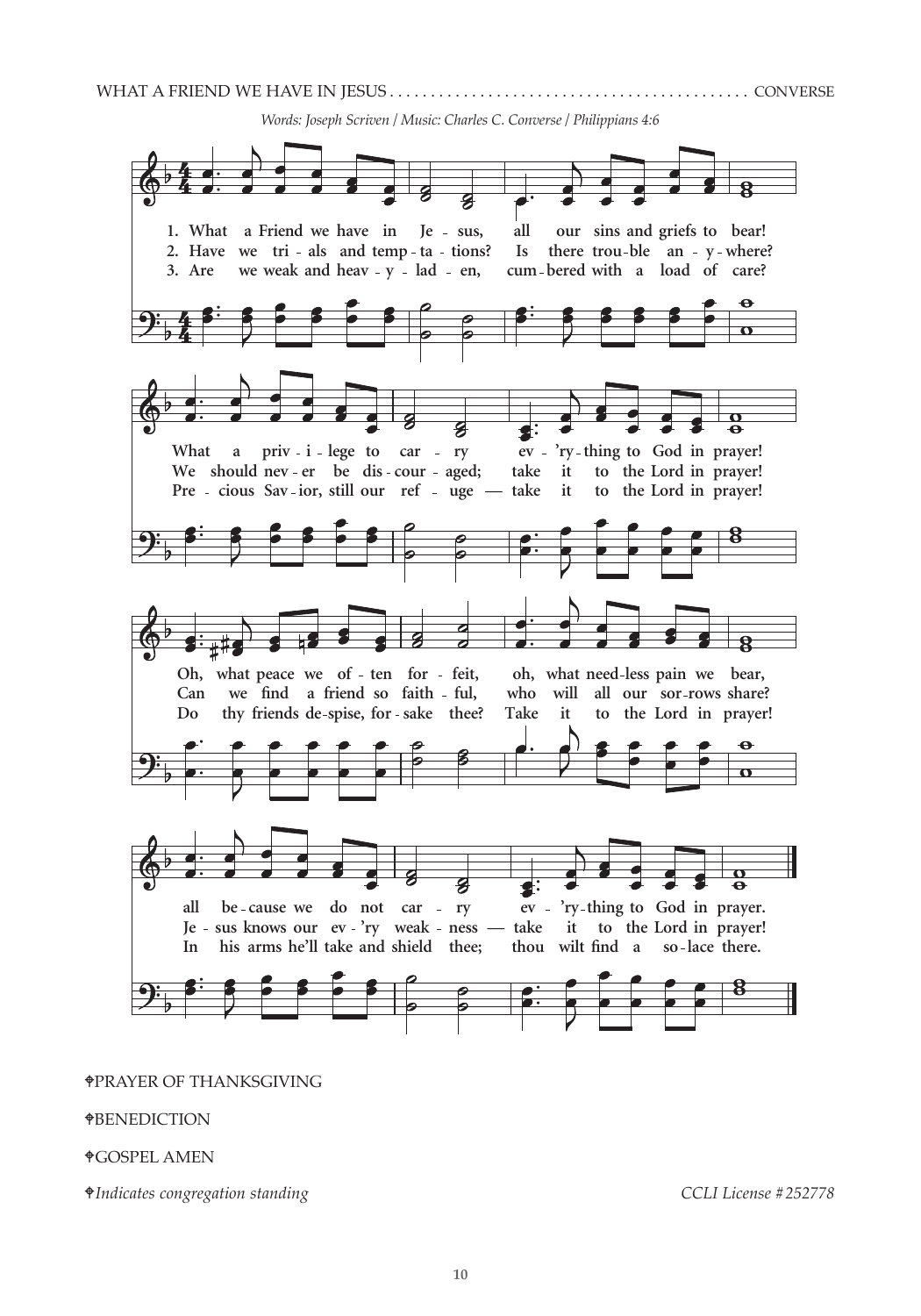## **Second Day Prayer: February 2**

Alongside churches throughout the city, Second dedicates one day each month to lift our voices to the Lord in prayer for 24 consecutive hours, asking God to expand and flourish His kingdom here in Memphis. Our next prayer day is Wednesday, February 2. Visit 2pc.org/pray to sign up for your 30-minute prayer time and mark your calendar to intercede on behalf of our city.



#### **Save the Date for Vacation Bible School**

Pop-up VBS is coming to a backyard near you June 6–9! Mark your calendars and sign up now to help. We need host homes and adult and teen volunteers. Visit 2pc.org/vbs for more details.

#### **The Messenger**

The best way to find out what's going on at Second is to subscribe to our weekly email newsletter. To subscribe, simply scroll to the orange box at the bottom of our homepage (2pc.org) and enter your name and email address—then watch for it to arrive in your inbox on Friday afternoons!

#### **Wednesday Night Meals**

Join us from 5:00-6:15 p.m. each Wednesday for a fresh-cooked family meal from the 2PC kitchen with your church community. An option of a hot meal or salad is available; both with various desserts. Payment is taken at the door (cash or credit card); \$8 for adults and \$4 for kids.

#### **January Flowers**

**The flowers in the Sanctuary this month are given to the glory of God and in loving memory of:** *Babies in Heaven* by an anonymous donor; *Beverly and John Pettey* by their children and grandchildren; *Percy Galbreath* by the Frank M. Crump family; *Stephen Warner Flinn* by his family.

| <b>General Fund Giving Update</b> |                     |                                                   |          |                     |
|-----------------------------------|---------------------|---------------------------------------------------|----------|---------------------|
|                                   | This Year<br>Budget | This Year<br>Actual                               | Variance | Last Year<br>Actual |
| December                          |                     | $$2,145,581$ $$2,048,332$ $$97,249$ $$1,978,947$  |          |                     |
| YTD 7/1/21-12/31/21               |                     | $$5,384,696$ $$5,542,480$ $$157,784$ $$5,360,403$ |          |                     |